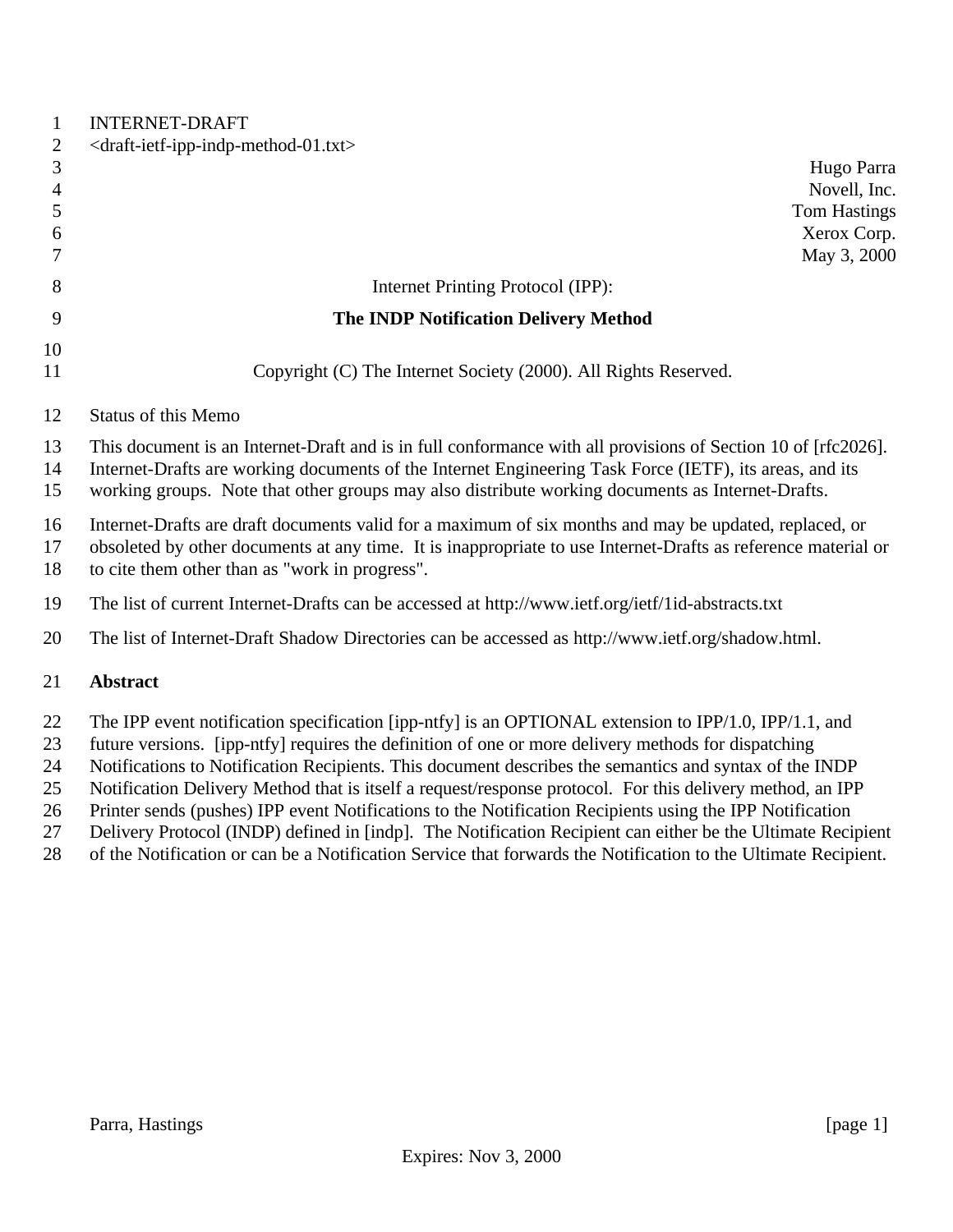- The full set of IPP documents includes:
- Design Goals for an Internet Printing Protocol [RFC2567]
- Rationale for the Structure and Model and Protocol for the Internet Printing Protocol [RFC2568]
- Internet Printing Protocol/1.1: Model and Semantics [ipp-mod]
- Internet Printing Protocol/1.1: Encoding and Transport [ipp-pro]
- Internet Printing Protocol/1.1: Implementer's Guide [ipp-iig]
- Mapping between LPD and IPP Protocols [RFC2569]
- 

The "Design Goals for an Internet Printing Protocol" document takes a broad look at distributed printing

- functionality, and it enumerates real-life scenarios that help to clarify the features that need to be included in
- a printing protocol for the Internet. It identifies requirements for three types of users: end users, operators,
- and administrators. It calls out a subset of end user requirements that are satisfied in IPP/1.0. A few
- OPTIONAL operator operations have been added to IPP/1.1.
- The "Rationale for the Structure and Model and Protocol for the Internet Printing Protocol" document
- describes IPP from a high level view, defines a roadmap for the various documents that form the suite of IPP
- specification documents, and gives background and rationale for the IETF working group's major decisions.
- The "Internet Printing Protocol/1.1: Encoding and Transport" document is a formal mapping of the abstract
- operations and attributes defined in the model document onto HTTP/1.1 [RFC2616]. It defines the
- encoding rules for a new Internet MIME media type called "application/ipp". This document also defines
- the rules for transporting a message body over HTTP whose Content-Type is "application/ipp". This
- document defines a new scheme named 'ipp' for identifying IPP printers and jobs.
- The "Internet Printing Protocol/1.1: Implementer's Guide" document gives insight and advice to
- implementers of IPP clients and IPP objects. It is intended to help them understand IPP/1.1 and some of the
- considerations that may assist them in the design of their client and/or IPP object implementations. For
- example, a typical order of processing requests is given, including error checking. Motivation for some of
- the specification decisions is also included.
- The "Mapping between LPD and IPP Protocols" document gives some advice to implementers of gateways between IPP and LPD (Line Printer Daemon) implementations.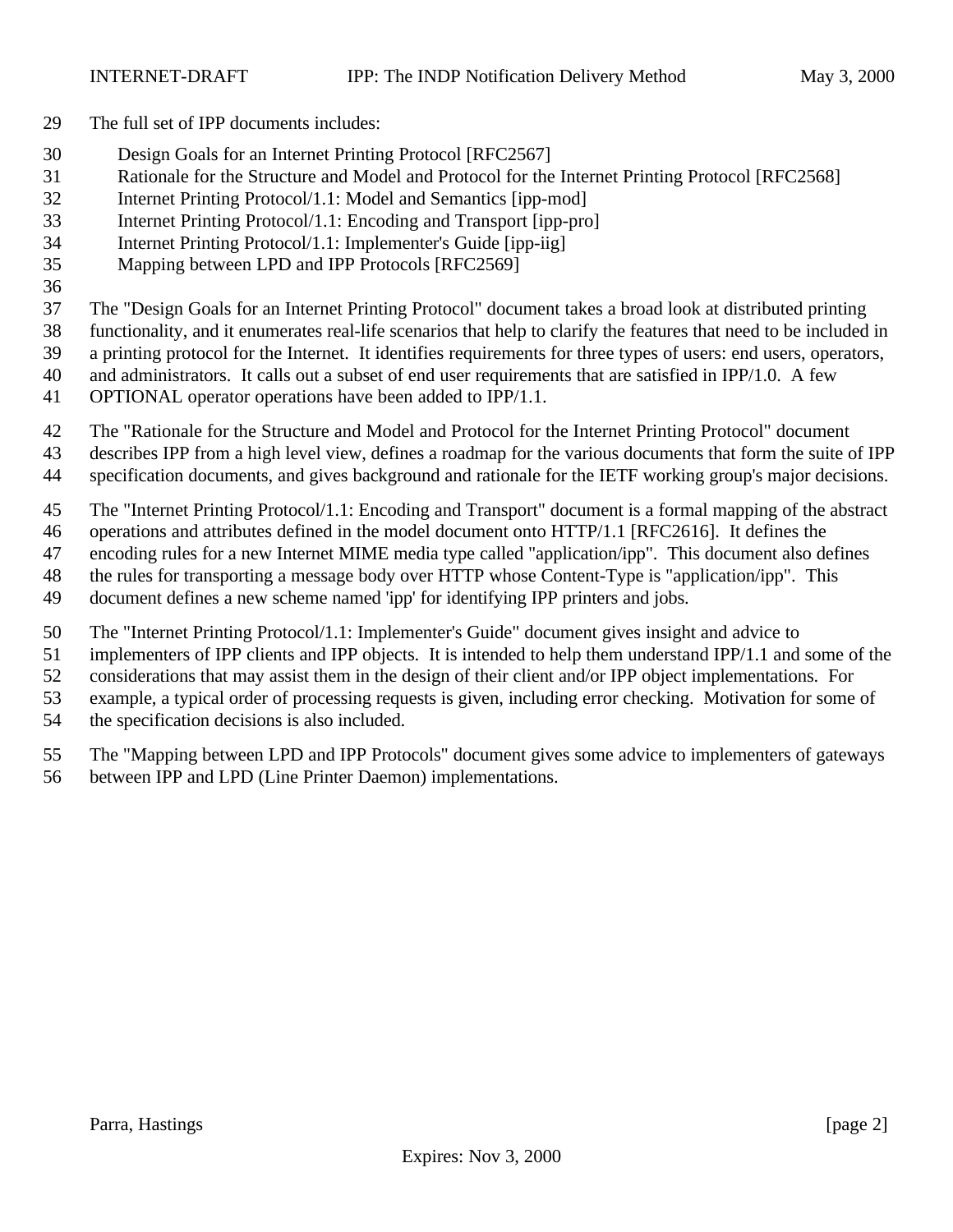| 57                         |                                         |                          |
|----------------------------|-----------------------------------------|--------------------------|
| 58                         |                                         | <b>Table of Contents</b> |
| 59                         | $\mathbf{1}$                            |                          |
| 60                         | 2                                       |                          |
| 61                         | 3                                       |                          |
| 62<br>63<br>64<br>65<br>66 | $\overline{4}$<br>4.1<br>4.1.1<br>4.1.2 |                          |
| 67                         | 5                                       |                          |
| 68                         | 6                                       |                          |
| 69                         | $\overline{7}$                          |                          |
| 70                         | 8                                       |                          |
| 71<br>72                   | 9<br>9.1                                |                          |
| 73                         | 10 <sup>1</sup>                         |                          |
| 74                         | 11                                      |                          |
| 75<br>76                   |                                         |                          |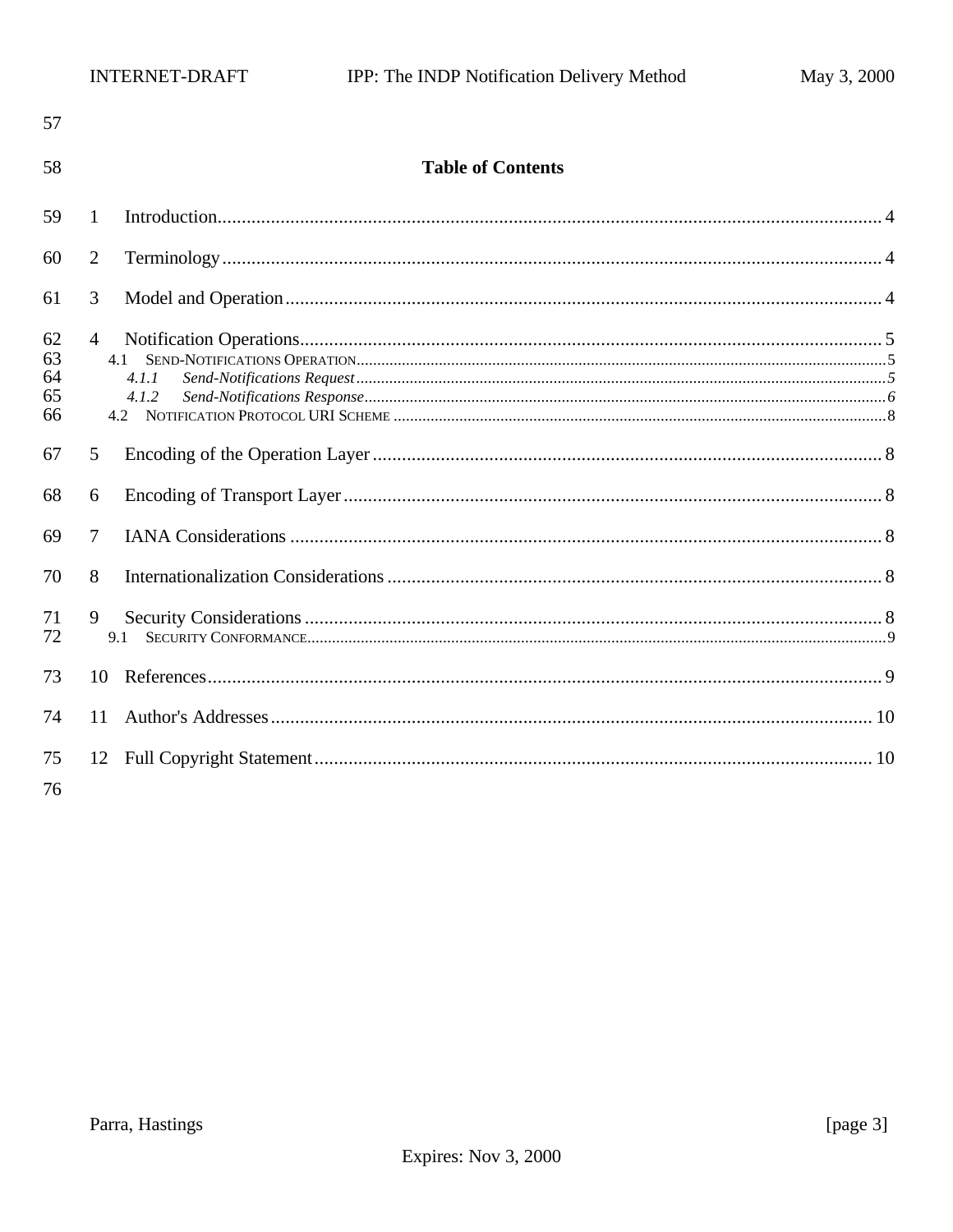#### **1 Introduction**

- An IPP Printer that supports the OPTIONAL IPP event notification extension [ipp-ntfy] is called a
- Notification Source which sends event Notifications to Notification Recipients. As such, a Printer either a)
- accepts, stores, and uses notification Subscription objects to generate event Notification and implements one
- or more delivery methods for notifying interested parties, or b) supports a subset of these tasks and farms out the remaining tasks to a Notification Delivery Service. The INDP Notification Delivery Method
- specified in this document employs a request/response protocol, which is a subset of the IPP Notification
- Delivery Protocol (INDP), defined in [indp]. A Notification Source may implement the INDP Notification
- Delivery Method to send (push) event notifications to Notification Recipients using the INDP Send-
- Notifications operation (see section 4.1) over HTTP.

# **2 Terminology**

- This document uses terms such as "attributes", "keywords", and "support". These terms have special meaning and are defined in the model terminology [ipp-mod] section 12.2.
- Capitalized terms, such as MUST, MUST NOT, REQUIRED, SHOULD, SHOULD NOT, MAY, NEED
- NOT, and OPTIONAL, have special meaning relating to conformance. These terms are defined in [ipp-
- mod] section 12.1 on conformance terminology, most of which is taken from RFC 2119 [RFC2119].
- This section defines the following additional terms that are used throughout this document:
- REQUIRED: if an implementation supports the extensions described in this document, it MUST support a REQUIRED feature.
- OPTIONAL: if an implementation supports the extensions described in this document, it MAY support an OPTIONAL feature.
- Event Notification (Notification for short) See [ip-ntfy]
- Notification Source See [ipp-ntfy]
- Notification Recipient See [ipp-ntfy]
- Subscription object See [ipp-ntfy]
- Ultimate Notification Recipient See [ipp-ntfy]

# **3 Model and Operation**

- In the IPP Notification Model [ipp-ntfy], a client is able to:
- 1. supply one or more Per-Job Subscriptions in the Job Creation operation
- 2. OPTIONALLY supply Per-Job Subscriptions as subsequent Create-Job-Subscription operations
- 3. Supply one Per-Printer Subscription in the Create-Printer-Subscription operation.
- The client that creates these Subscription objects becomes the owner of the Subscription object.

Parra, Hastings [page 4]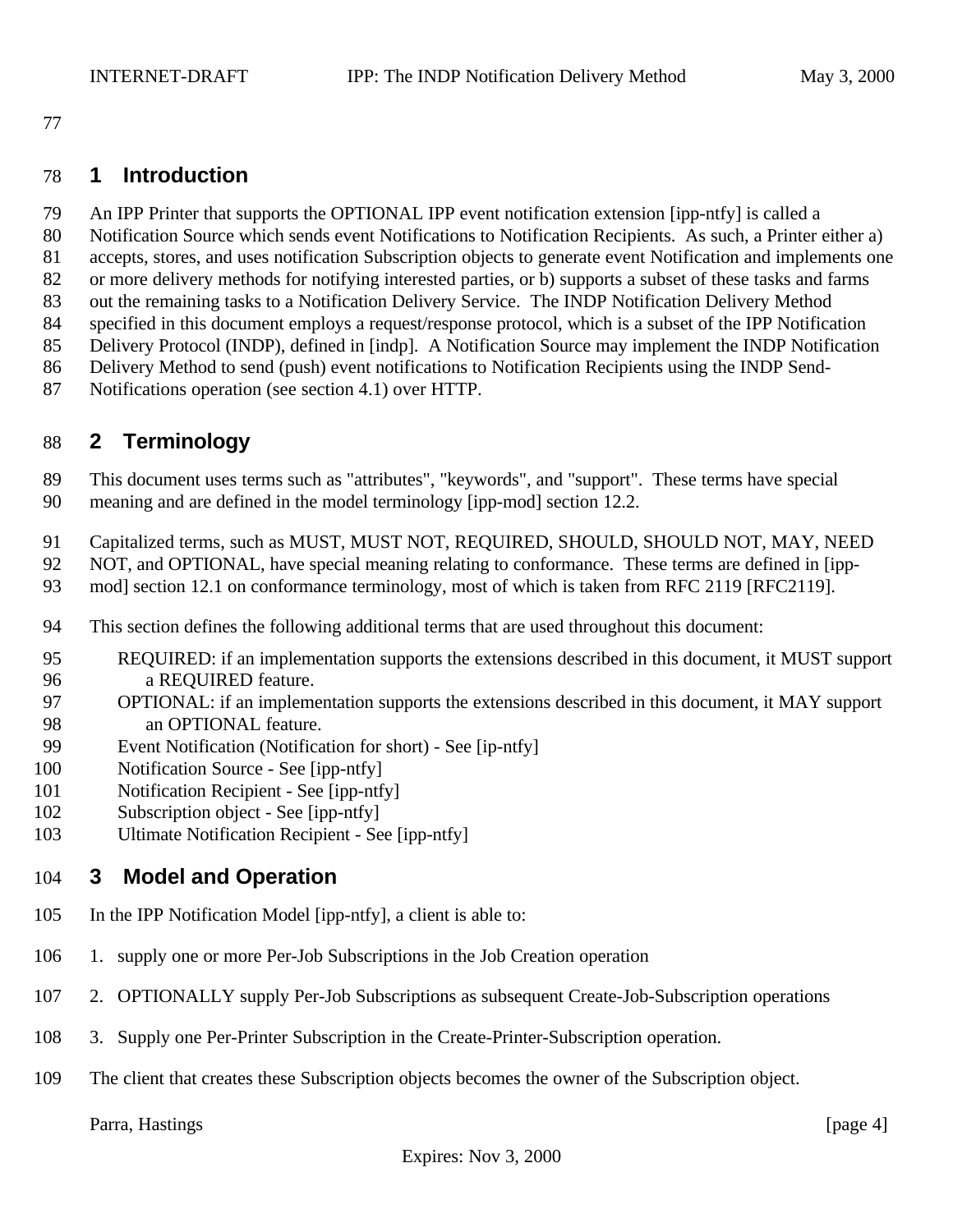- When creating each Subscription object, the client supplies the "notify-recipient" (uri) attribute. The "notify-
- recipient" attribute specifies both a single Notification Recipient that is to receive the Notifications when
- subsequent events occur and the method for notification delivery that the IPP Printer is to use. For the
- Notification delivery method defined in this document, the notification method is 'indp' and the rest of the
- URI is the address of the Notification Recipient to which the IPP Printer will send the INDP Send-
- Notifications operation.

The INDP Notification Delivery Method defined in this document also uses a client/server protocol

paradigm. The "client" in this HTTP relationship is the Notification Source described in [ipp-ntfy] while the

"server" is the Notification Recipient. The Notification Source invokes the Send-Notifications operation

- supported in INDP to communicate IPP event Notification contents to the Notification Recipient. The Notification Recipient only conveys information to the Notification Source in the form of responses to the
- operations initiated by the Notification Source.
- Notification Sources that implement the INDP Notification Delivery Method will need to include an INDP
- client stack (and hence an HTTP client stack) while notification recipients that implement this delivery
- method will need to support an INDP server stack (and hence an HTTP server stack). See section 6 for
- more details.

### **4 Notification Operations**

 The Notification Source composes the information defined for an IPP Notification [ipp-ntfy] and sends it using the Sent-Notifications operation to the Notification Recipient supplied in the Subscription object.

INDP makes extensive use of the operations model defined by IPP [rfc2566]. This includes, the use of a

URI as the identifier for the target of each operation, the inclusion of a version number, operation-id, and

request-id in each request, and the definition of attribute groups. The Send-Notifications operation uses the

Operation Attributes group, but currently has no need for the Unsupported Attributes, Printer Object

Attributes, and Job-Object Attributes groups. However, it uses a new attribute group, the Notification

Attributes group (see [indp]).

## **4.1 Send-Notifications Operation**

- This REQUIRED operation allows a Notification Source to send one or more Notifications to a Notification
- Recipient using HTTP. The operation has been tailored to accommodate the current definition of IPP
- Notification [ipp-ntfy].
- Both Machine-Consumable and Human-Consumable notifications may be sent to a Notification Recipient through this operation.

## **4.1.1 Send-Notifications Request**

Every operation request contains the following REQUIRED parameters (see [ipp-mod] section 3.1.1):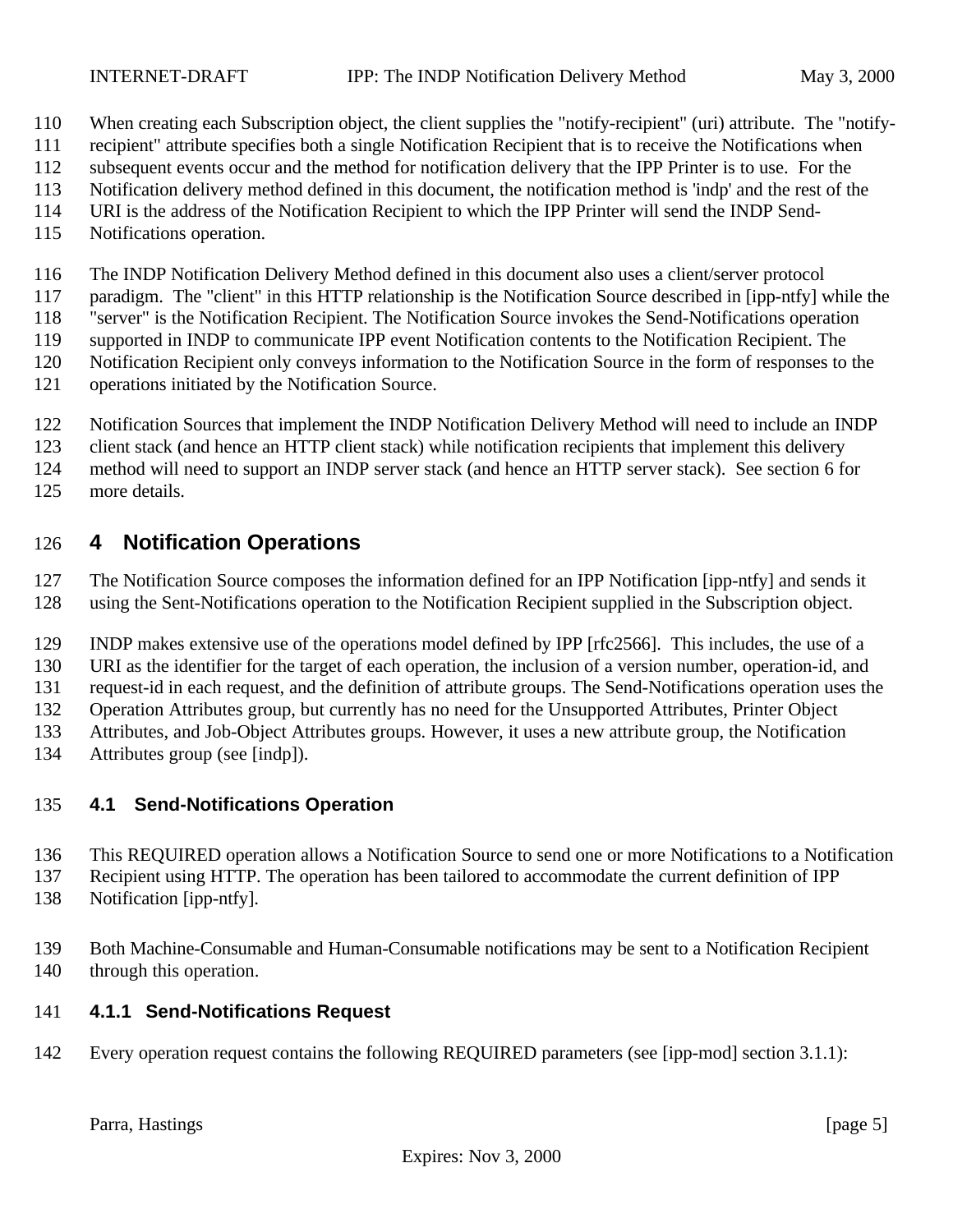| 143<br>144<br>145                                                                              | a "version-number"<br>an "operation-id"<br>a "request-id"<br>$\overline{\phantom{a}}$                                                                                                                                                                                                                                                                                                                                                                                                                                                                                                                                                                                                                                                                                                                                                                                                                                                                                                                                                                                                                                                                                                                      |
|------------------------------------------------------------------------------------------------|------------------------------------------------------------------------------------------------------------------------------------------------------------------------------------------------------------------------------------------------------------------------------------------------------------------------------------------------------------------------------------------------------------------------------------------------------------------------------------------------------------------------------------------------------------------------------------------------------------------------------------------------------------------------------------------------------------------------------------------------------------------------------------------------------------------------------------------------------------------------------------------------------------------------------------------------------------------------------------------------------------------------------------------------------------------------------------------------------------------------------------------------------------------------------------------------------------|
| 146                                                                                            | The following groups of attributes are part of the Send-Notifications Request:                                                                                                                                                                                                                                                                                                                                                                                                                                                                                                                                                                                                                                                                                                                                                                                                                                                                                                                                                                                                                                                                                                                             |
| 147<br>148<br>149<br>150<br>151<br>152<br>153                                                  | Group 1: Operation Attributes<br>Natural Language and Character Set:<br>The "attributes-charset" and "attributes-natural-language" attributes ads defined in [rfc 2566]<br>section 3.1.4.1.<br>Target:<br>The "notification-recipient-uri" (uri) operation attribute which is the target of this operation                                                                                                                                                                                                                                                                                                                                                                                                                                                                                                                                                                                                                                                                                                                                                                                                                                                                                                 |
| 154<br>155                                                                                     | as described in [ipp-mod] section 3.1.5, i.e., the URI of the 'indp' Notification Recipient.<br>Group 2 to N: Notification Attributes                                                                                                                                                                                                                                                                                                                                                                                                                                                                                                                                                                                                                                                                                                                                                                                                                                                                                                                                                                                                                                                                      |
| 156<br>157<br>158<br>159<br>160<br>161<br>162<br>163<br>164<br>165<br>166<br>167<br>168<br>169 | "human-readable-report" (text)<br>The 'indp' Notification Source OPTIONALLY supports this attribute. This attribute is a text string<br>generated by the IPP printer or Notification Delivery Service from the contents of the IPP<br>Notification suitable for human consumption. If the Notification Source supports this attribute, it<br>MUST supply this attribute if the Subscription object contains the "notify-text-format"<br>(mimeMediaType) attribute. The text value of this attribute MUST be localized in the charset<br>identified by the "notify-charset" (charset) attribute and the natural language identified by the notify-<br>natural-language" (naturalLanguage) attribute supplied in the associated Subscription object that<br>generates this event Notification. The format of the text value is specified by the value of the<br>"notify-text-format" (mimeMediaType) supplied in the associated Subscription object.<br>"human-readable-report-format" (mime)<br>This attribute MUST be supplied by the Notification Source whenever the "human-readable-report"<br>attribute is present. It indicates the format, e.g., text/plain, text/html, etc. of the "human-readable- |
| 170<br>171<br>172<br>173<br>174<br>175                                                         | report" attribute.<br>All of the REQUIRED attributes and any of the OPTIONAL attributes indicated in [ipp-ntfy] for a Push<br>event Notification, including "notify-text-format-type" (mimeMediaType), if the "human-readable-<br>report" (text) attribute is included, so that the Notification Recipient will know the text format of the<br>"human-readable-report" (text) attribute value.                                                                                                                                                                                                                                                                                                                                                                                                                                                                                                                                                                                                                                                                                                                                                                                                             |
| 176<br>177<br>178                                                                              | These attributes communicate the same information as the notification attributes by the same name<br>described in sections 7.4, 7.5, and 7.6 of [ipp-ntfy]. The rules that govern when each individual attribute<br>MUST or MAY be included in this operation precisely mirror those specified in [ipp-ntfy].                                                                                                                                                                                                                                                                                                                                                                                                                                                                                                                                                                                                                                                                                                                                                                                                                                                                                              |
| 179                                                                                            | 4.1.2 Send-Notifications Response                                                                                                                                                                                                                                                                                                                                                                                                                                                                                                                                                                                                                                                                                                                                                                                                                                                                                                                                                                                                                                                                                                                                                                          |

- The 'indp' Notification Recipient returns a status code for the entire operation and one for each Notification Report in the request if the operation's status code is other than "successful-ok". If the 'indp' Notification
- Recipient receives a Notification report that it can't pair up with a Subscription it knows about, it can return

Parra, Hastings [page 6]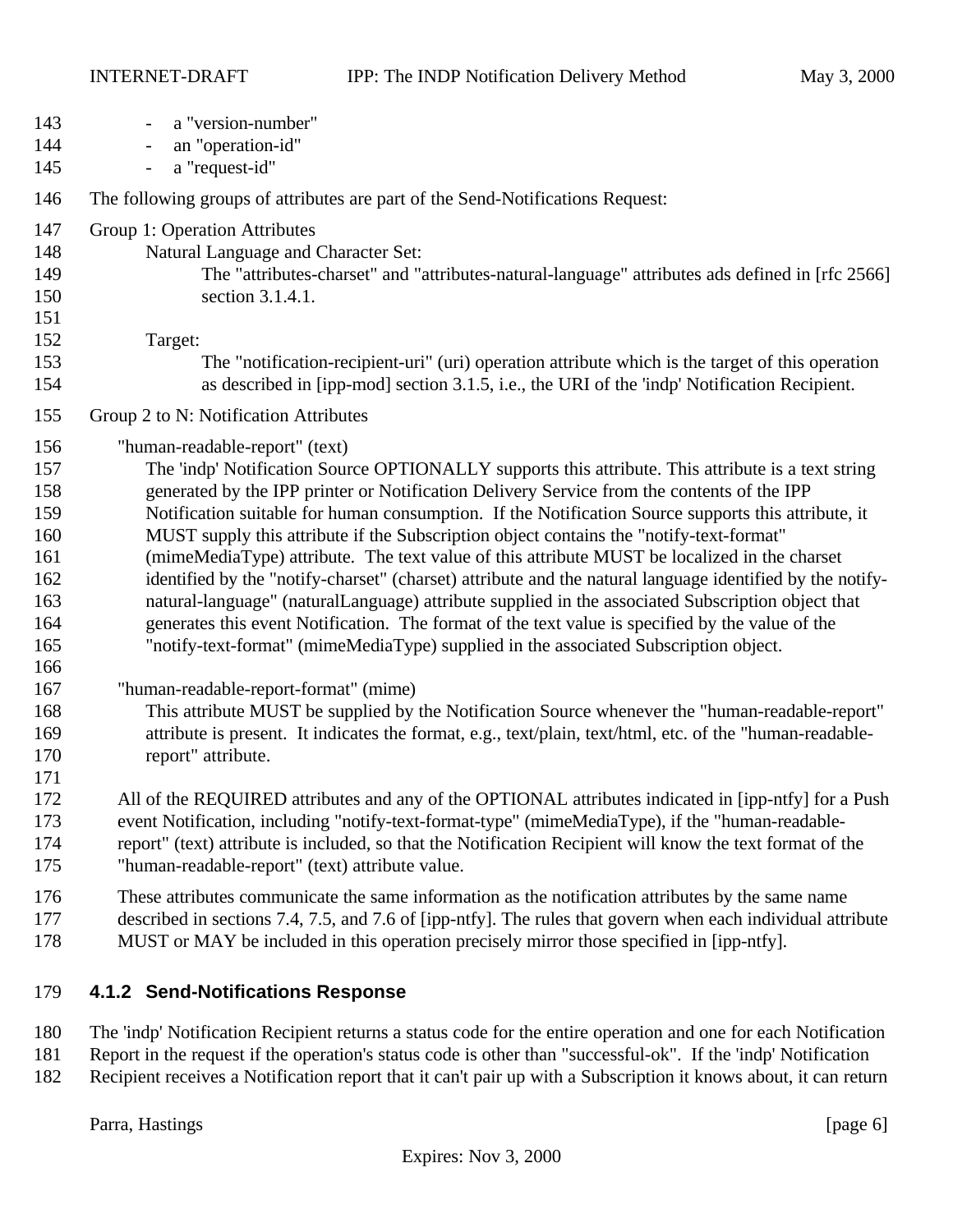- a 'client-error-unknown-subscription' error status-code to indicate that events associated with that subscription should no longer be sent to it. Alternatively, the Notification Recipient can return the 'successful-ok-but-cancel-subscription' to the Notification Source and cancel a Subscription that is no longer wanted. Every operation response contains the following REQUIRED parameters (see [ipp-mod] section 3.1.1}: - a "version-number" - a "status-code" - the "request-id" that was supplied in the corresponding request The status-code can take any of the following standard IPP values (as defined in [ipp-mod]): 'successful-ok' 'client-error-bad-request' 'client-error-not-found' 'client-error-request-entity-too-large' 'client-error-request-value-too-long' 'server-error-version-not-supported' 'server-error-temporary-error' 201 or one of the following INDP status-code extensions: 'successful-ok-partial-notification' (0x0004) The 'successful-ok-partial-notification indicates that at least one notification was received and process successfully and that errors were encountered with one or more notifications. If this status code is returned, then Group 2 below MUST be present in the response with one status-code per notification. Group 1: Operation Attributes Natural Language and Character Set: The "attributes-charset" and "attributes-natural-language" attributes ads defined in [rfc 2566] section 211 3.1.4.1. Group 2 to N: Notification Attributes "notification-report-status-code" (type2 enum) Indicates whether the 'ipp-notify-send' Notification Recipient was able to consume the n-th Notification Report. The following standard IPP status codes, defined in [ipp-mod], may be returned: 'successful-ok'
- 'client-error-not-found'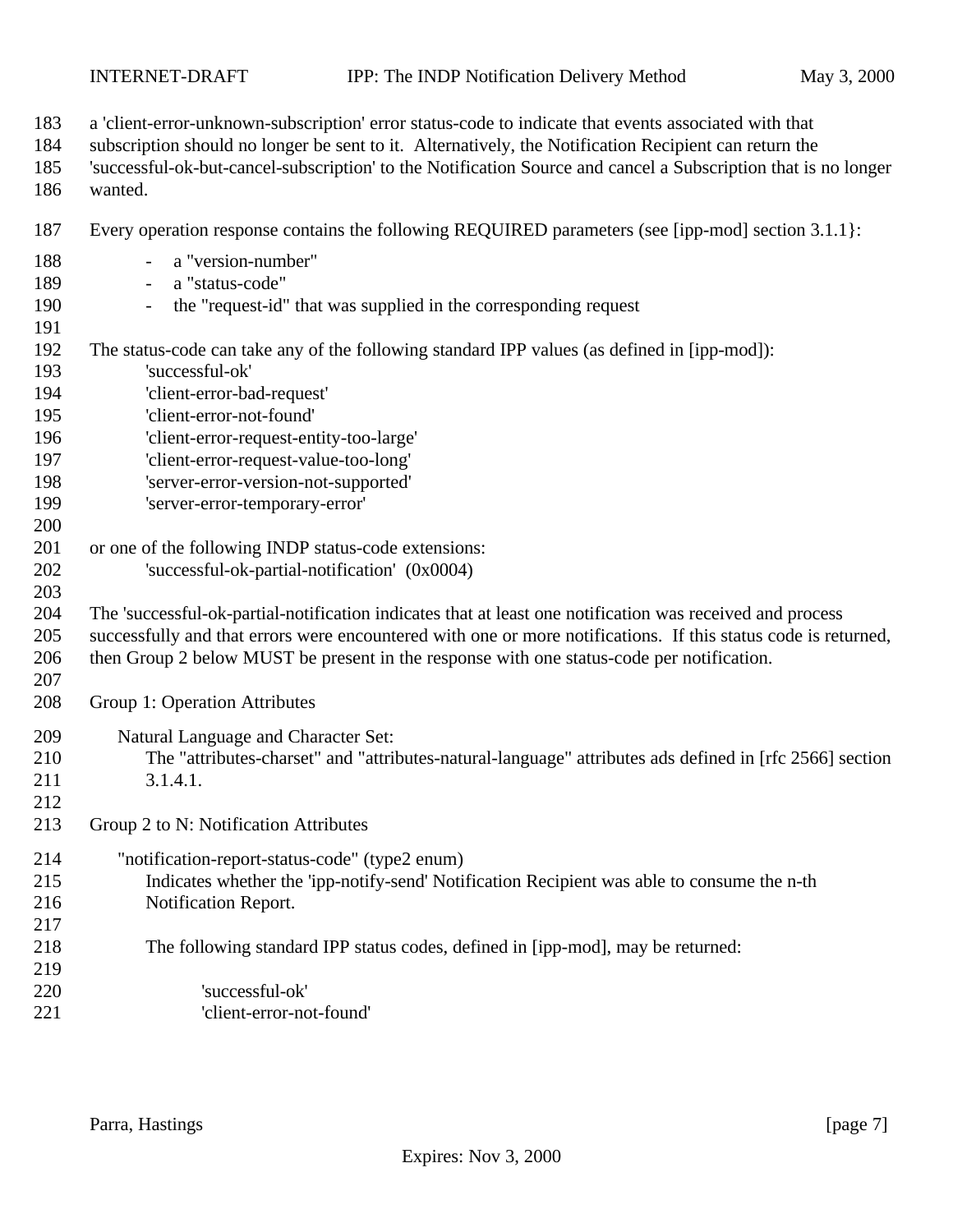#### **4.2 Notification Protocol URI Scheme**

 The INDP Notification Delivery Method uses the 'indp://' URI scheme in the "notify-recipients" attribute in the Subscription object in order to indicate the notification delivery method defined in this document. The

remainder of the URI indicates the host and address of the Notification Recipient that is to receive the Send-

Notification operation.

### **5 Encoding of the Operation Layer**

The INDP Notification Delivery Method uses the INDP operation layer encoding described in [indp].

#### **6 Encoding of Transport Layer**

- The INDP Notification Delivery Method uses the INDP transport layer encoding described in [indp].
- It is REQUIRED that an 'indp' Notification Recipient implementation support HTTP over the IANA
- assigned Well Known Port XXX (the INDP default port), though a notification recipient implementation
- MAY support HTTP over some other port as well.

#### **7 IANA Considerations**

The 'indp://' URL scheme and the IDNP default fort will be registered with IANA.

#### **8 Internationalization Considerations**

 When the client requests Human Consumable form by supplying the "notify-text-format" operation attribute (see [ipp-ntfy]), the IPP Printer (or any Notification Service that the IPP Printer might be configured to use) supplies and localizes the text value of the "human-readable-report" attribute in the Notification according to

the charset and natural language requested in the notification subscription.

### **9 Security Considerations**

The IPP Model and Semantics document [ipp-mod] discusses high level security requirements (Client

Authentication, Server Authentication and Operation Privacy). Client Authentication is the mechanism by

which the client proves its identity to the server in a secure manner. Server Authentication is the mechanism

by which the server proves its identity to the client in a secure manner. Operation Privacy is defined as a

- mechanism for protecting operations from eavesdropping.
- The Notification Recipient can cancel unwanted Subscriptions created by other parties without having to be
- the owner of the subscription by returning the 'successful-ok-but-cancel-subscription' status code in the
- Send-Notifications response returned to the Notification Source.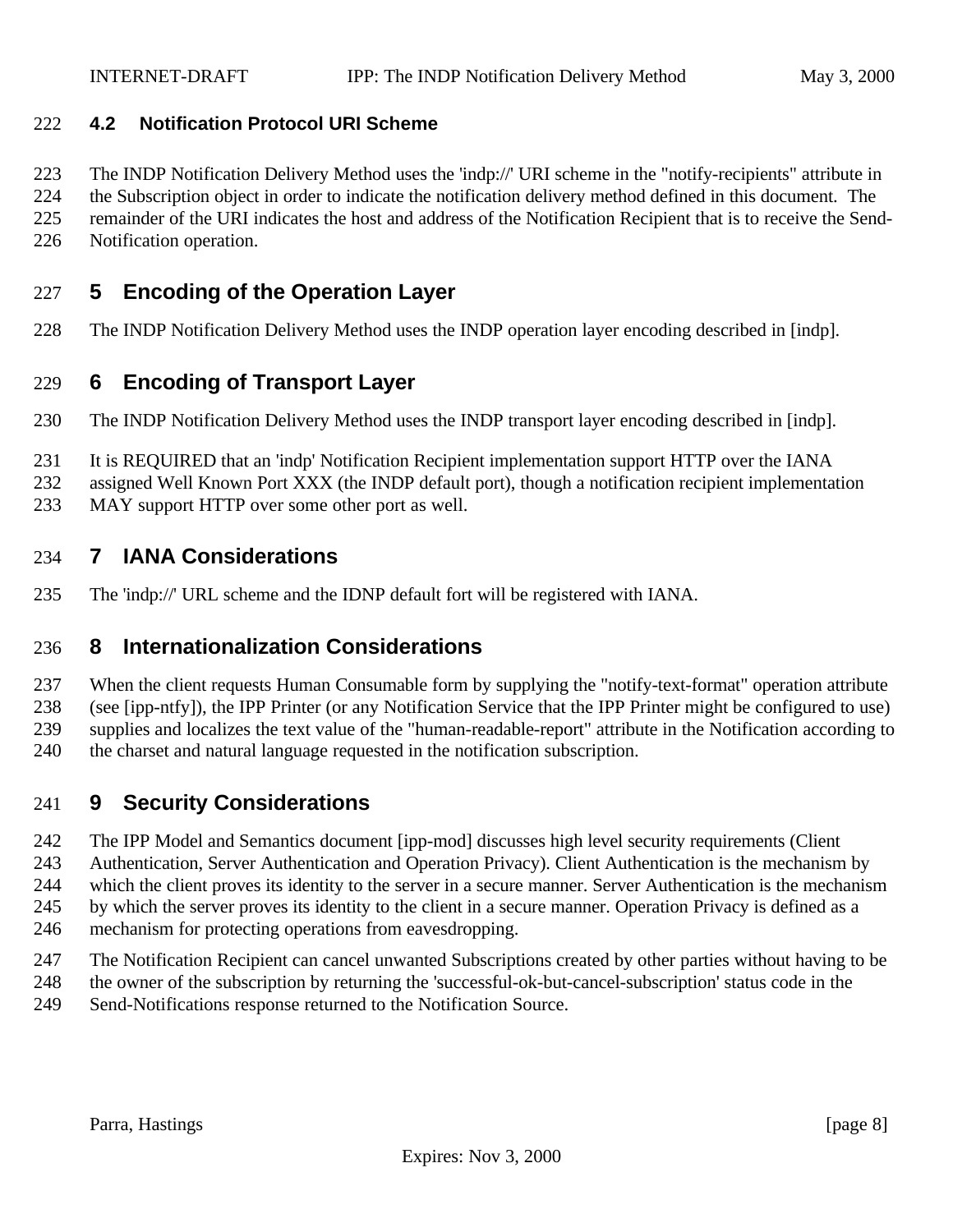#### **9.1 Security Conformance**

 Notification Sources (client) MAY support Digest Authentication [rfc2617]. If Digest Authentication is supported, then MD5 and MD5-sess MUST be supported, but the Message Integrity feature NEED NOT be supported.

 Notification Recipient (server) MAY support Digest Authentication [rfc2617]. If Digest Authentication is supported, then MD5 and MD5-sess MUST be supported, but the Message Integrity feature NEED NOT be supported.

- Notification Recipients MAY support TLS for client authentication, server authentication and operation privacy. If a notification recipient supports TLS, it MUST support the
- TLS\_DHE\_DSS\_WITH\_3DES\_EDE\_CBC\_SHA cipher suite as mandated by RFC 2246 [rfc2246]. All
- other cipher suites are OPTIONAL. Notification recipients MAY support Basic Authentication (described in
- HTTP/1.1 [rfc2616]) for client authentication if the channel is secure. TLS with the above mandated cipher
- suite can provide such a secure channel.

#### **10 References**

#### [indp]

 Parra, H., T. Hastings, "Internet Printing Protocol (IPP): IPP Notification Delivery Protocol (INDP)", <draft-ietf-indp-00.txt>, February 29, 2000.

[ipp-mod]

 R. deBry, T. Hastings, R. Herriot, S. Isaacson, P. Powell, "Internet Printing Protocol/1.0: Model and Semantics", <draft-ietf-ipp-model-v11-06.txt>, March 1, 2000.

[ipp-ntfy]

 Isaacson, S., Martin, J., deBry, R., Hastings, T., Shepherd, M., Bergman, R., "Internet Printing Protocol/1.1: IPP Event Notification Specification", <draft-ietf-ipp-not-spec-02.txt>, February 2, 2000.

[ipp-pro]

 Herriot, R., Butler, S., Moore, P., Tuner, R., "Internet Printing Protocol/1.1: Encoding and Transport", draft-ietf-ipp-protocol-v11-05.txt, March 1, 2000.

[rfc2026]

S. Bradner, "The Internet Standards Process -- Revision 3", RFC 2026, October 1996.

[rfc2616]

 R. Fielding, J. Gettys, J. Mogul, H. Frystyk, L. Masinter, P. Leach, T. Berners-Lee, "Hypertext Transfer Protocol - HTTP/1.1", RFC 2616, June 1999.